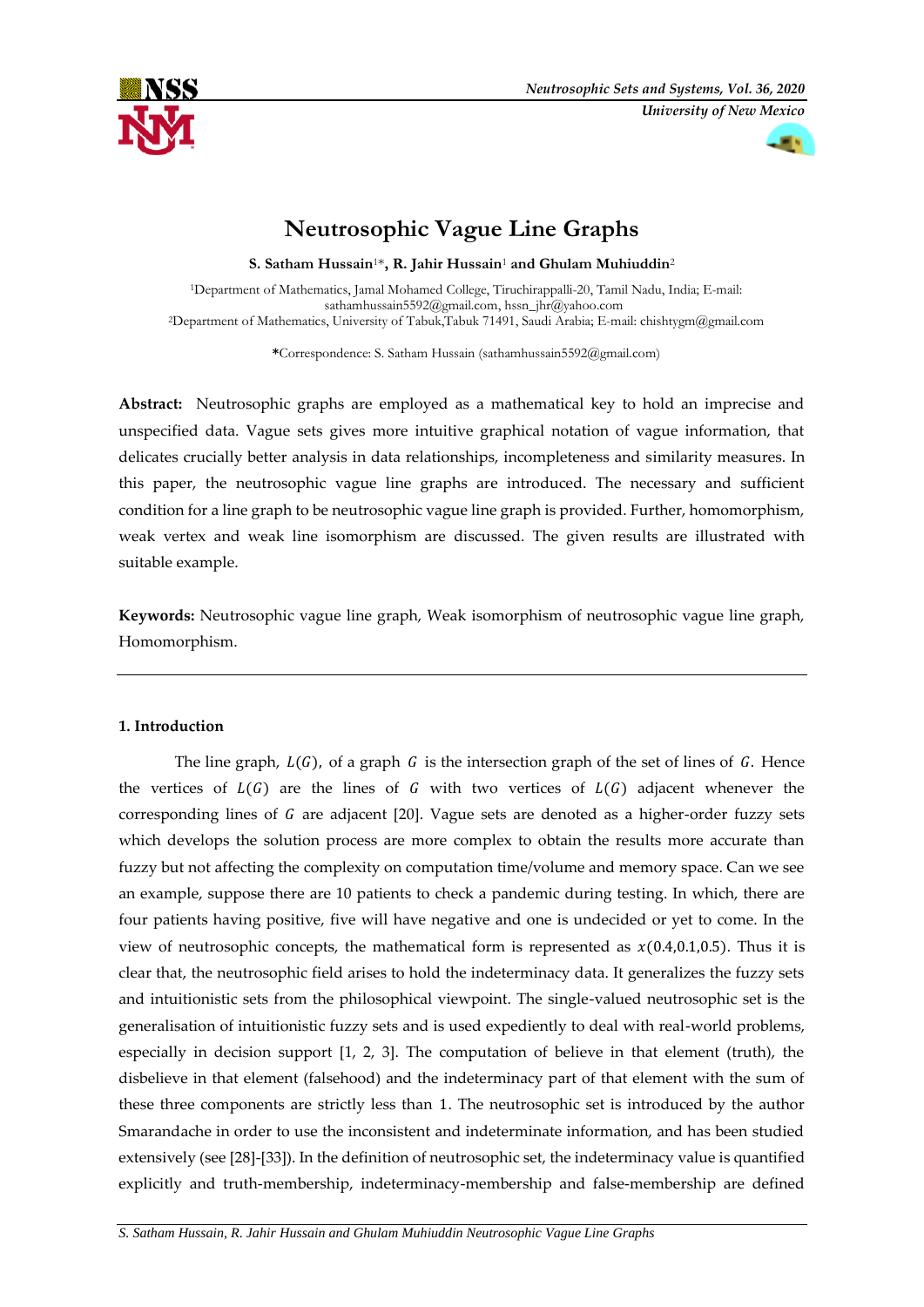completely independent with the sum of these values lies between 0 and 3. Neutrosophic set and related notions paid attention by the researchers in many weird domains. The combination of neutrosophic set and vague set are introduced by Alkhazaleh in 2015 [6]. Single valued neutrosophic graph are established in [11, 12].

The neutrosophic graph is efficiently model the inconsistent information about any real-life problem. Some types of neutrosophic graphs and co-neutrosophic graphs are discussed in [16]. Intuitionistic bipolar neutrosophic set and its application to graphs are established in [25]. Al-Quran and Hassan in [5] introduced a combination of neutrosophic vague set and soft expert set to improving the reason-ability of decision making in real life application. Neutrosophic vague graphs are investigated in [24]. Comparative study of regular and (highly) irregular vague graphs with applications are obtained in [13]. Furthermore, some properties of degree of vague graphs, domination number and regularity properties of vague graphs are established by the author Borzooei in [7, 8, 9]. Neutrosophic vague set theory was extensively studied in [6]. The concept of a single-valued neutrosophic line graph of a single-valued neutrosophic graph is introduced by the authors in [21]. In which, a necessary and sufficient condition for a single-valued neutrosophic graph to be isomorphic to its corresponding single-valued neutrosophic line graph. Further, some remarkable properties of strong neutrosophic vague graphs, complete neutrosophic vague graphs and self-complementary neutrosophic vague graphs are investigated in [24]. Moreover, Cartesian product, lexicographic product, cross product, strong product and composition of neutrosophic vague graphs are investigated in [22]. As far, there exists no research work on the concept of neutrosophic vague line graphs until now. In order to fill this gap in the literature and motivated by papers [6, 21, 24], we put forward a new idea concerning the neutrosophic vague line graphs. The main contributions of this paper are as follows:

 • Neutrosophic Vague Line Graphs (NVLGs) are introduced and explained with an example. The obtained neutrosophic vague line graph  $L(\mathbb{G})$  is a strong neutrosophic vague graph.

 • The necessary and sufficient condition for a line graph to be NVLG is formulated with supporting proofs.

 • Furthermore, the results of homomorphism, weak vertex and weak line isomorphism are developed.

The manuscript is organised as follows: The basic definitions and example which are essential for the main results are given in Section 2. The necessary and sufficient condition of NVLG are provided and also the definition of NVLGs, homomorphism and weak isomorphism are given in Section 3. Finally, a conclusion is provided.

### **2 Preliminaries**

In this section, basic definitions and example are given.

**Definition 2.1** [34] A vague set A on a non empty set X is a pair  $(T_A, F_A)$ , where  $T_A: X \to [0,1]$  and  $F_A: \mathbb{X} \to [0,1]$  are true membership and false membership functions, respectively, such that  $0 \leq T_{\mathbb{A}}(x) + F_{\mathbb{A}}(x) \leq 1$  for any  $x \in \mathbb{X}$ .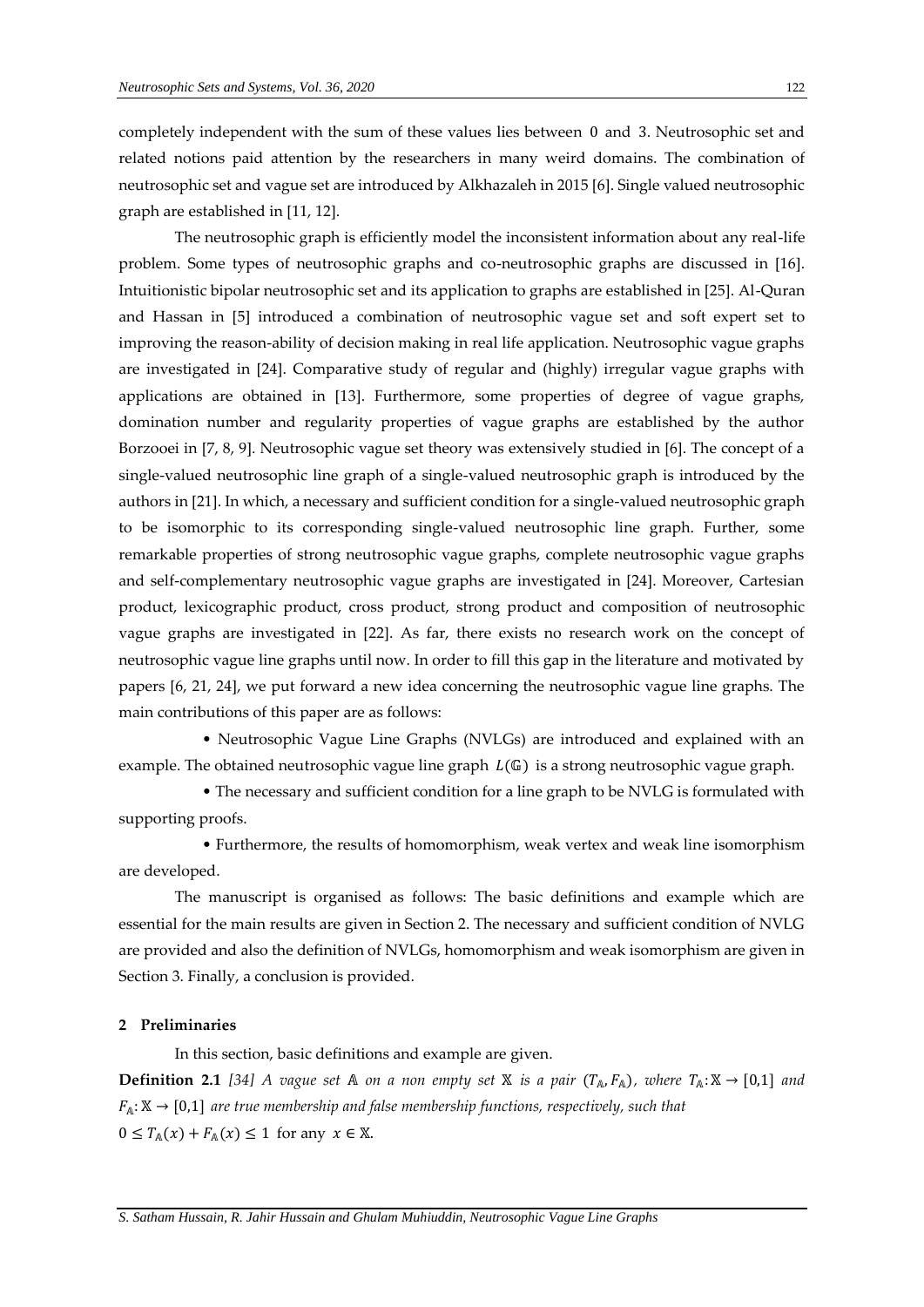Let  $X$  and  $Y$  be two non-empty sets. A vague relation  $\mathbb R$  of  $X$  to  $Y$  is a vague set  $\mathbb R$  on  $\mathbb{X} \times \mathbb{Y}$  that is  $\mathbb{R} = (T_{\mathbb{R}}, F_{\mathbb{R}})$ , where  $T_{\mathbb{R}} : \mathbb{X} \times \mathbb{Y} \to [0,1]$ ,  $F_{\mathbb{R}} : \mathbb{X} \times \mathbb{Y} \to [0,1]$  and satisfy the condition:  $0 \leq T_{\mathbb{R}}(x, y) + F_{\mathbb{R}}(x, y) \leq 1$  for any  $x, y \in \mathbb{X}$ .

**Definition 2.2** [7] Let  $\mathbb{G}^* = (\mathbb{V}, \mathbb{E})$  be a graph. A pair  $\mathbb{G} = (\mathbb{J}, \mathbb{K})$  is called a vague graph on  $\mathbb{G}^*$ , where  $\mathbb{J} =$  $(T_{\rm J}, F_{\rm J})$  *is a vague set on*  $\mathbb V$  *and*  $\mathbb K=(T_{\mathbb K}, F_{\mathbb K})$  *is a vague set on*  $\mathbb E\subseteq\mathbb V\times\mathbb V$  *such that for each*  $xy\in\mathbb E$ ,  $T_{\mathbb{K}}(xy) \le \min(T_{\mathbb{I}}(x), T_{\mathbb{I}}(y))$  and  $F_{\mathbb{K}}(xy) \ge \max(F_{\mathbb{I}}(x), F_{\mathbb{I}}(y)).$ 

**Definition 2.3** [28] A Neutrosophic set A is contained in another neutrosophic set  $\mathbb{B}$ , (i.e)  $A \subseteq \mathbb{B}$  if  $\forall x \in$  $\mathbb{X}, T_{\mathbb{A}}(x) \leq T_{\mathbb{B}}(x), I_{\mathbb{A}}(x) \geq I_{\mathbb{B}}(x)$  and  $F_{\mathbb{A}}(x) \geq F_{\mathbb{B}}(x)$ .

**Definition 2.4** [14, 28] Let X be a space of points (objects), with generic elements in X denoted by x. A *single valued neutrosophic set*  $\mathbb A$  *in*  $\mathbb X$  *is characterised by truth-membership function*  $T_{\mathbb A}(x)$ , *indeterminacy-membership function*  $I_A(x)$  *and falsity-membership-function*  $F_A(x)$ ,

For each point x in X,  $T_A(x)$ ,  $F_A(x)$ ,  $I_A(x) \in [0,1]$ . Also  $A = \{x, T_A(x), F_A(x), I_A(x)\}$  and

$$
0 \leq T_{\mathbb{A}}(x) + I_{\mathbb{A}}(x) + F_{\mathbb{A}}(x) \leq 3.
$$

**Definition 2.5** [4, 12] A neutrosophic graph is defined as a pair  $\mathbb{G}^* = (\mathbb{V}, \mathbb{E})$  where

(i)  $V = \{v_1, v_2, ..., v_n\}$  such that  $T_1: V \to [0,1]$ ,  $I_1: V \to [0,1]$  and  $F_1: V \to [0,1]$  denote the degree of truth-membership function, indeterminacy-function and falsity-membership function, respectively, and

$$
0 \le T_1(v) + I_1(v) + F_1(v) \le 3,
$$
  
(ii)  $\mathbb{E} \subseteq \mathbb{V} \times \mathbb{V}$  where  $T_2: \mathbb{E} \to [0,1]$ ,  $I_2: \mathbb{E} \to [0,1]$  and  $F_2: \mathbb{E} \to [0,1]$  are such that  
 $T_2(uv) \le \min\{T_1(u), T_1(v)\},$   
 $I_2(uv) \le \min\{I_1(u), I_1(v)\},$   
 $F_2(uv) \le \max\{F_1(u), F_1(v)\},$   
and  $0 \le T_2(uv) + I_2(uv) + F_2(uv) \le 3$ ,  $\forall uv \in \mathbb{E}$ .

**Definition 2.6** [6] A neutrosophic vague set  $A_{NV}$  (NVS in short) on the universe of discourse  $X$  be written as  $A_{NV} = \{\langle x, \hat{T}_{A_{NV}}(x), \hat{I}_{A_{NV}}(x), \hat{F}_{A_{NV}}(x)\rangle, x \in \mathbb{X}\}\$ , whose truth-membership, indeterminacy-membership and falsity-membership function is defined as

$$
\hat{T}_{A_{NV}}(x) = [T^-(x), T^+(x)], \hat{I}_{A_{NV}}(x) = [I^-(x), I^+(x)] \text{and} \hat{F}_{A_{NV}}(x) = [F^-(x), F^+(x)],
$$
  
where  $T^+(x) = 1 - F^-(x), F^+(x) = 1 - T^-(x)$ , and  $0 \le T^-(x) + I^-(x) + F^-(x) \le 2$ .  
**Definition 2.7** [6] The complement of NVS  $A_{NV}$  is denoted by  $A_{NV}^c$  and it is given by

 $\hat{T}_{A_{NV}}^c(x) = [1 - T^+(x), 1 - T^-(x)],$  $\hat{I}_{A_{NV}}^c(x) = [1 - I^+(x), 1 - I^-(x)],$  $\hat{F}_{A_{NV}}^c(x) = [1 - F^+(x), 1 - F^-(x)].$ 

**Definition 2.8** [6] Let  $\mathbb{A}_{NV}$  and  $\mathbb{B}_{NV}$  be two NVSs of the universe U. If for all  $u_i \in \mathbb{U}$ ,

 $\hat{T}_{\mathbb{A}_{NV}}(u_i) \leq \hat{T}_{\mathbb{B}_{NV}}(u_i), \hat{I}_{\mathbb{A}_{NV}}(u_i) \geq \hat{I}_{\mathbb{B}_{NV}}(u_i), \hat{F}_{\mathbb{A}_{NV}}(u_i) \geq \hat{F}_{\mathbb{B}_{NV}}(u_i),$ 

then the NVS,  $A_{NV}$  are included in  $\mathbb{B}_{NV}$ , denoted by  $A_{NV} \subseteq \mathbb{B}_{NV}$  where  $1 \le i \le n$ .

**Definition 2.9** [6] The union of two NVSs  $\mathbb{A}_{NV}$  and  $\mathbb{B}_{NV}$  is a NVSs,  $\mathbb{C}_{NV}$ , written as  $\mathbb{C}_{NV} = \mathbb{A}_{NV} \cup \mathbb{B}_{NV}$ , *whose truth-membership function, indeterminacy-membership function and false-membership function are related to those of*  $\mathbb{A}_{NV}$  *and*  $\mathbb{B}_{NV}$  *by* 

$$
\hat{T}_{\mathbb{C}_{NV}}(x)=[\max(T^-_{\mathbb{A}_{NV}}(x),T^-_{\mathbb{B}_{NV}}(x)),\max(T^+_{\mathbb{A}_{NV}}(x),T^+_{\mathbb{B}_{NV}}(x))]
$$

*S. Satham Hussain, R. Jahir Hussain and Ghulam Muhiuddin, Neutrosophic Vague Line Graphs*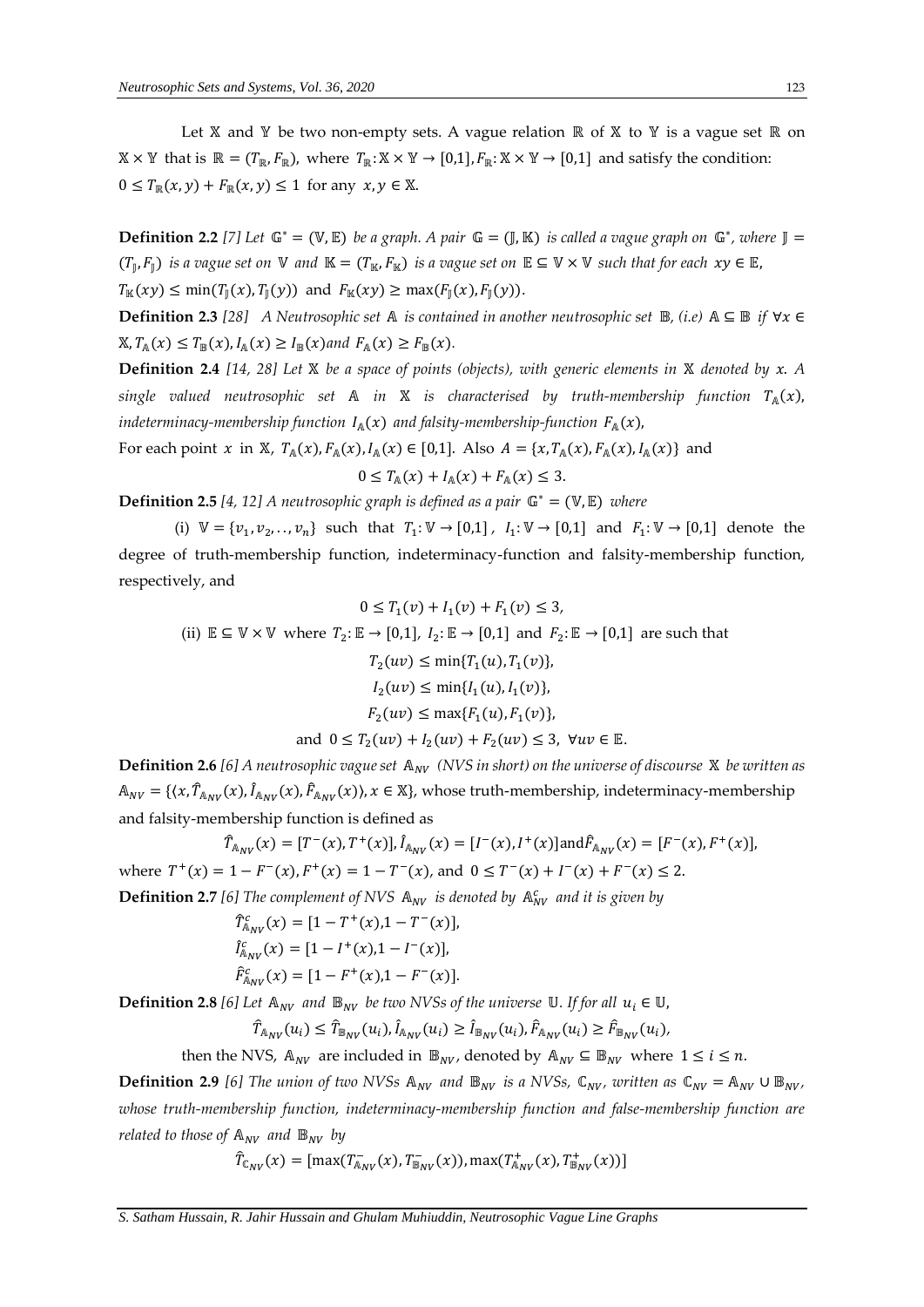$$
\hat{I}_{\mathbb{C}_{NV}}(x) = [\min(I_{\mathbb{A}_{NV}}^{-}(x), I_{\mathbb{B}_{NV}}^{-}(x)), \min(I_{\mathbb{A}_{NV}}^{+}(x), I_{\mathbb{B}_{NV}}^{+}(x))]
$$
\n
$$
\hat{F}_{\mathbb{C}_{NV}}(x) = [\min(F_{\mathbb{A}_{NV}}^{-}(x), F_{\mathbb{B}_{NV}}^{-}(x)), \min(F_{\mathbb{A}_{NV}}^{+}(x), F_{\mathbb{B}_{NV}}^{+}(x))].
$$

**Definition 2.10** [6] The intersection of two NVSs,  $A_{NV}$  and  $B_{NV}$  is a NVSs  $C_{NV}$ , written as  $C_{NV} = A_{NV} \cap$  $B_{NV}$ , whose truth-membership function, indeterminacy-membership function and false-membership function *are related to those of*  $A_{NV}$  *and*  $B_{NV}$  *by* 

$$
\begin{aligned}\n\hat{T}_{\mathbb{C}_{NV}}(x) &= \left[ \min(T_{\mathbb{A}_{NV}}^{-}(x), T_{\mathbb{B}_{NV}}^{-}(x)), \min(T_{\mathbb{A}_{NV}}^{+}(x), T_{\mathbb{B}_{NV}}^{+}(x)) \right] \\
\hat{I}_{\mathbb{C}_{NV}}(x) &= \left[ \max(T_{\mathbb{A}_{NV}}^{-}(x), I_{\mathbb{B}_{NV}}^{-}(x)), \max(T_{\mathbb{A}_{NV}}^{+}(x), I_{\mathbb{B}_{NV}}^{+}(x)) \right] \\
\hat{F}_{\mathbb{C}_{NV}}(x) &= \left[ \max(F_{\mathbb{A}_{NV}}^{-}(x), F_{\mathbb{B}_{NV}}^{-}(x)), \max(F_{\mathbb{A}_{NV}}^{+}(x), F_{\mathbb{B}_{NV}}^{+}(x)) \right].\n\end{aligned}
$$

**Definition 2.11** [24] Let  $\mathbb{G}^* = (\mathbb{R}, \mathbb{S})$  be a graph. A pair  $\mathbb{G} = (\mathbb{A}, \mathbb{B})$  is called a neutrosophic vague graph (NVG) on  $\mathbb{G}^*$  or a neutrosophic vague graph where  $\mathbb{A} = (\widehat{T}_{\mathbb{A}}, \widehat{I}_{\mathbb{A}}, \widehat{F}_{\mathbb{A}})$  is a neutrosophic vague set on ℝ and  $\mathbb{B} = (T_{\mathbb{B}}, I_{\mathbb{B}}, F_{\mathbb{B}})$  *is a neutrosophic vague set*  $\mathbb{S} \subseteq \mathbb{R} \times \mathbb{R}$  *where* 

(1) 
$$
\mathbb{R} = \{v_1, v_2, \dots, v_n\}
$$
 such that  $T_A^- : \mathbb{R} \to [0,1], I_A^- : \mathbb{R} \to [0,1], F_A^- : \mathbb{R} \to [0,1]$  which satisfies the condition  $F_A^- = [1 - T_A^+]$ 

 $T^+_{\mathbb{A}}:\mathbb{R}\to[0,1], I^+_{\mathbb{A}}:\mathbb{R}\to[0,1], F^+_{\mathbb{A}}:\mathbb{R}\to[0,1]$  which satisfying the condition  $F^+_{\mathbb{A}}=[1-T^-_{\mathbb{A}}]$ denotes the degree of truth membership function, indeterminacy membership and falsity membership of the element  $v_i \in \mathbb{R}$ , and

$$
0 \le T_{\mathbb{A}}(v_i) + I_{\mathbb{A}}(v_i) + F_{\mathbb{A}}(v_i) \le 2
$$
  
 
$$
0 \le T_{\mathbb{A}}(v_i) + I_{\mathbb{A}}(v_i) + F_{\mathbb{A}}(v_i) \le 2.
$$

(2)  $\mathbb{S} \subseteq \mathbb{R} \times \mathbb{R}$  where

$$
T_{\mathbb{B}} : \mathbb{R} \times \mathbb{R} \to [0,1], \quad I_{\mathbb{B}} : \mathbb{R} \times \mathbb{R} \to [0,1], \quad F_{\mathbb{B}} : \mathbb{R} \times \mathbb{R} \to [0,1]
$$
\n
$$
T_{\mathbb{B}}^+ : \mathbb{R} \times \mathbb{R} \to [0,1], \quad I_{\mathbb{B}}^+ : \mathbb{R} \times \mathbb{R} \to [0,1], \quad F_{\mathbb{B}}^+ : \mathbb{R} \times \mathbb{R} \to [0,1]
$$

represents the degree of truth membership function, indeterminacy membership and falsity membership of the element  $v_i, v_j \in \mathbb{S}$ , respectively and such that,

$$
0 \le T_{\mathbb{B}}(v_i v_j) + I_{\mathbb{B}}(v_i v_j) + F_{\mathbb{B}}(v_i v_j) \le 2
$$
  
 
$$
0 \le T_{\mathbb{B}}^+(v_i v_j) + I_{\mathbb{B}}^+(v_i v_j) + F_{\mathbb{B}}^+(v_i v_j) \le 2,
$$

such that

$$
T_{\mathbb{B}}^-(v_i v_j) \le \min\{T_{\mathbb{A}}^-(v_i), T_{\mathbb{A}}^-(v_j)\}
$$
  

$$
I_{\mathbb{B}}^-(v_i v_j) \le \min\{I_{\mathbb{A}}^-(v_i), I_{\mathbb{A}}^-(v_j)\}
$$
  

$$
F_{\mathbb{B}}^-(v_i v_j) \le \max\{F_{\mathbb{A}}^-(v_i), F_{\mathbb{A}}^-(v_j)\},
$$

and similarly

$$
T_{\mathbb{B}}^{+}(v_{i}v_{j}) \leq \min\{T_{\mathbb{A}}^{+}(v_{i}), T_{\mathbb{A}}^{+}(v_{j})\}
$$
  

$$
I_{\mathbb{B}}^{+}(v_{i}v_{j}) \leq \min\{I_{\mathbb{A}}^{+}(v_{i}), I_{\mathbb{A}}^{+}(v_{j})\}
$$
  

$$
F_{\mathbb{B}}^{+}(v_{i}v_{j}) \leq \max\{F_{\mathbb{A}}^{+}(v_{i}), F_{\mathbb{A}}^{+}(v_{j})\}.
$$

#### **3 Neutrosophic Vague Line Graphs**

In this section, the necessary and sufficient condition of NVLGs are provided. The definition of NVLGs, homomorphism and weak isomorphism are given.

**Definition 3.1** Let  $\Lambda(D) = (D, S)$  be an intersection graph  $G = (V, E)$  and let  $\mathbb{G} = (H_1, K_1)$  be a NVG with *underlying set V. A NVG of*  $\Lambda(D)$  *is a pair*  $(H_2, K_2)$ , where  $H_2 = (T_{H_2}^+, I_{H_2}^+, F_{H_2}^-, T_{H_2}^-, I_{H_2}^-, F_{H_2}^+)$  and  $K_2 =$  $(T_{K_2}^+, I_{K_2}^+, F_{K_2}^+, T_{K_2}^-, I_{K_2}^-, F_{K_2}^-)$  are NVSs of *D* and *S*, respectively, such that

$$
T_{H_2}^+(D_i) = T_{H_1}^+(v_i), I_{H_2}^+(D_i) = I_{H_1}^+(v_i), F_{H_2}^+(D_i) = F_{H_1}^+(v_i),
$$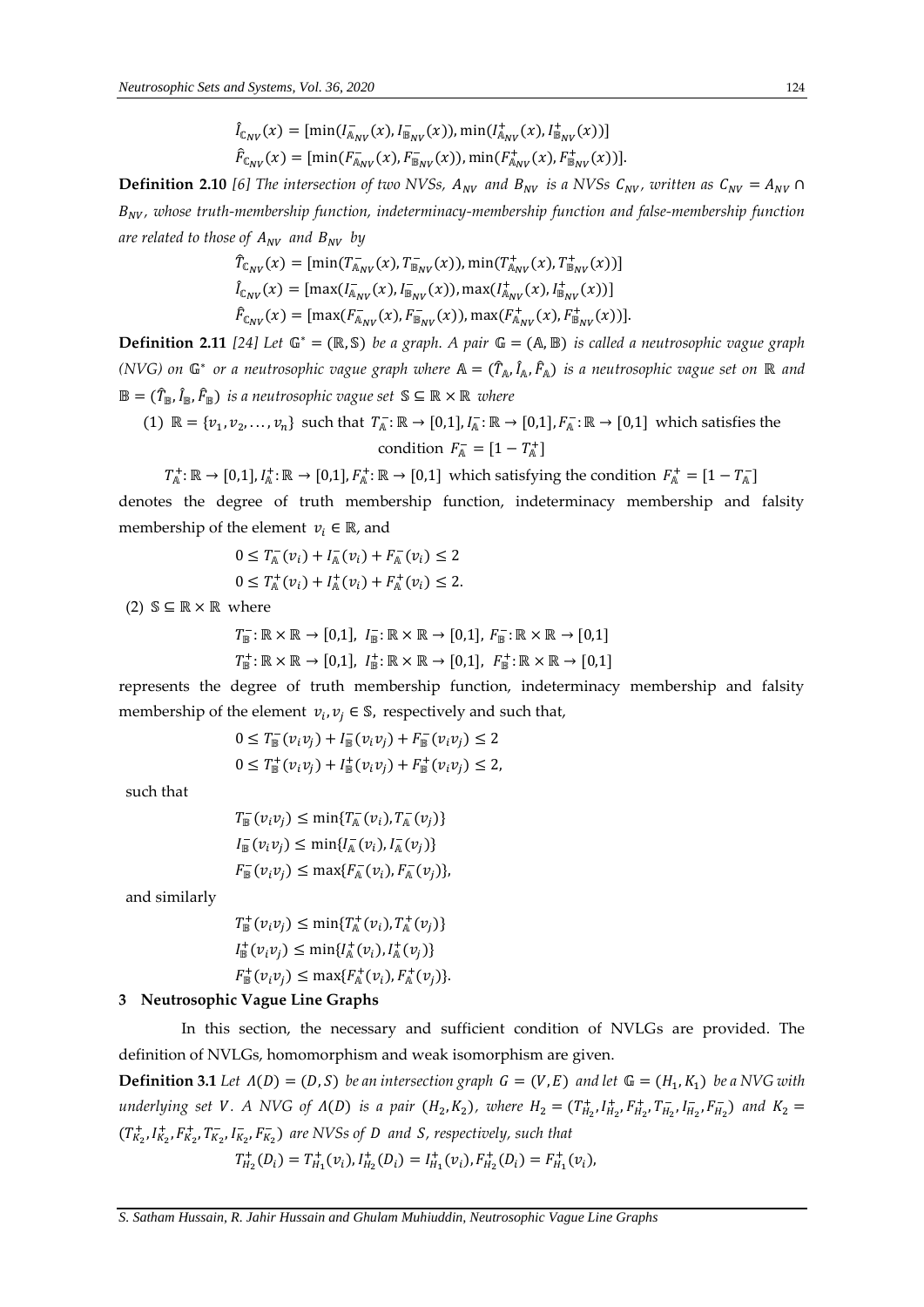$$
T_{H_2}^-(D_i)=T_{H_1}^-(v_i), I_{H_2}^-(D_i)=I_{H_1}^-(v_i), F_{H_2}^-(D_i)=F_{H_1}^-(v_i),
$$

for all  $D_i$ ,  $D_j \in D$ .

$$
T_{K_2}^+(D_iD_j) = T_{K_1}^+(v_iv_j), I_{K_2}^+(D_iD_j) = I_{K_1}^+(v_iv_j), F_{K_2}^+(D_iD_j) = F_{K_1}^+(v_iv_j),
$$
  

$$
T_{K_2}^-(D_iD_j) = T_{K_1}^-(v_iv_j), I_{K_2}^-(D_iD_j) = I_{K_1}^-(v_iv_j), F_{K_2}^-(D_iD_j) = F_{K_1}^-(v_iv_j)
$$

for all  $D_i D_i \in S$ .

That is, any NVG of intersection graph  $\Lambda(D)$  is also a neutrosophic vague intersection graph of  $\mathbb{G}$ . **Definition 3.2** Let  $L(G) = (M, N)$  be a line graph of a graph  $G = (V, E)$ . A NVLG of a NVG  $\mathbb{G} = (H_1, K_1)$ (with underlying set *V*) is a pair  $L(\mathbb{G}) = (H_2, K_2)$ , where  $H_2 = (T_{H_2}^+, I_{H_2}^+, F_{H_2}^+, T_{H_2}^-, I_{H_2}^-, F_{H_2}^+)$  and  $K_2 =$  $(T_{K_2}^+, I_{K_2}^+, F_{K_2}^+, T_{K_2}^-, I_{K_2}^-, F_{K_2}^-)$  are NVSs of *M* and *N*, respectively such that,

$$
T_{H_2}^+(D_x) = T_{K_1}^+(x) = T_{K_1}^+(u_x v_x)
$$
  
\n
$$
I_{H_2}^+(D_x) = I_{K_1}^+(x) = I_{K_1}^+(u_x v_x)
$$
  
\n
$$
F_{H_2}^+(D_x) = F_{K_1}^+(x) = F_{K_1}^+(u_x v_x)
$$
  
\n
$$
T_{H_2}^-(D_x) = T_{K_1}^-(x) = T_{K_1}^-(u_x v_x)
$$
  
\n
$$
I_{H_2}^-(D_x) = I_{K_1}^-(x) = I_{K_1}^-(u_x v_x)
$$

for all  $D_x \in M$ ,  $u_x v_x \in N$ .

$$
T_{K_2}^+(D_x D_y) = \min\{T_{K_1}^+(x), T_{K_1}^+(y)\}
$$
  
\n
$$
I_{K_2}^+(D_x D_y) = \min\{I_{K_1}^+(x), I_{K_1}^+(y)\}
$$
  
\n
$$
F_{K_2}^+(D_x D_y) = \max\{F_{K_1}^+(x), F_{K_1}^+(y)\}
$$
  
\n
$$
T_{K_2}^-(D_x D_y) = \min\{T_{K_1}^-(x), T_{K_1}^-(y)\}
$$
  
\n
$$
F_{K_2}^-(D_x D_y) = \max\{F_{K_1}^-(x), F_{K_1}^-(y)\}
$$
 for all  $D_x D_y \in N$ .

**Example 3.3** *Consider G* = (*V, E*), *where V* = { $b_1$ ,  $b_2$ ,  $b_3$ ,  $b_4$ } *and E* = { $Q_1 = b_1b_2$ ,  $Q_2 = b_2b_3$ ,  $Q_3$  =  $b_3b_4$ ,  $Q_4 = b_4b_1$ . Let  $\mathbb{G} = (H_1, K_1)$  be a NVG of G as shown in figure 1, defined by



Figure 1 Neutrosophic Vague Graph

consider a line graph  $L(G) = (M, N)$  where  $M = (D_{Q_1}, D_{Q_2}, D_{Q_3}, D_{Q_4})$  and  $N =$  $(D_{Q_1}D_{Q_2}, D_{Q_2}D_{Q_3}, D_{Q_3}D_{Q_4}, D_{Q_4}D_{Q_1})$ . Let  $L(\mathbb{G})$  be the NVLG, as shown in figure 2.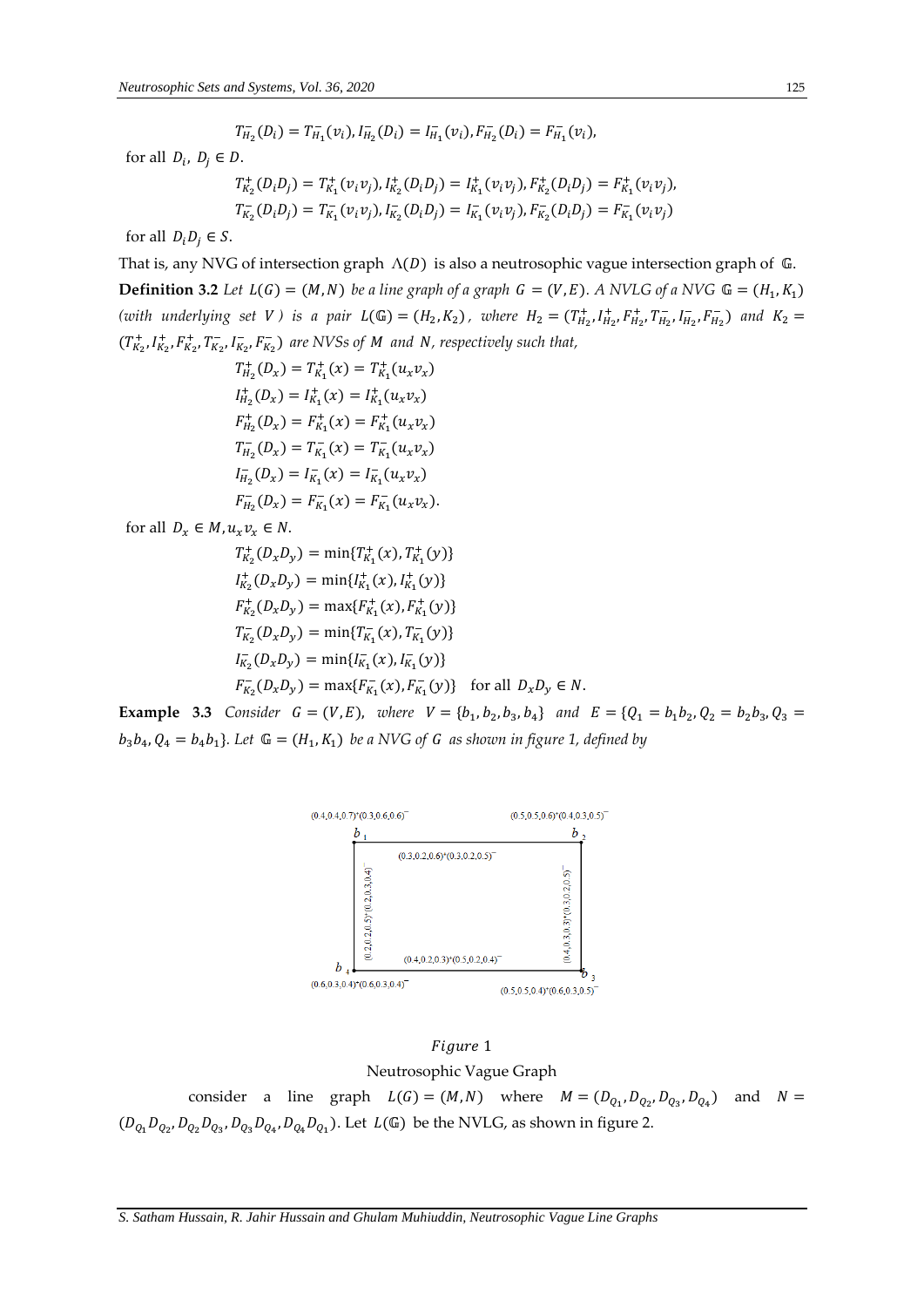

Figure 2 Neutrosophic Vague Line Graph  $L(\mathbb{G})$ 

**Proposition 3.4** *A NVLG is always a strong NVG.* 

*Proof.* It is obvious from the definition, therefore it is omitted.

**Proposition 3.5** *If L*( $\mathbb{G}$ ) *is NVLG of NVG*  $\mathbb{G}$ *. Then L(G) is the line graph of G.* 

*Proof.* Given  $\mathbb{G} = (H_1, K_1)$  is NVLG of G and  $L(\mathbb{G}) = (H_2, K_2)$  is a NVG of  $L(G)$  $T_{H_2}^+(D_x) = T_{K_1}^+(x)$  $I_{H_2}^+(D_x) = I_{K_1}^+(x)$  $F_{H_2}^+(D_x) = F_{K_1}^+(x)$  $T_{H_2}^-(D_x) = T_{K_1}^-(x)$  $I_{H_2}^-(D_x) = I_{K_1}^-(x)$  $F_{H_2}^-(D_x) = F_{K_1}^-(x)$ ,  $\forall x \in E$  and so  $D_x \in M$  if and only if for  $x \in E$ ,  $T_{K_2}^+(D_xD_y) = \min\{T_{K_1}^+(x), T_{K_1}^+(y)\}$  $I_{K_2}^+(D_xD_y) = \min\{I_{K_1}^+(x), I_{K_1}^+(y)\}$  $F_{K_2}^+(D_xD_y) = \max\{F_{K_1}^+(x), F_{K_1}^+(y)\}$  $T_{K_2}^-(D_xD_y) = \min\{T_{K_1}^-(x), T_{K_1}^-(y)\}$  $I_{K_2}^-(D_xD_y) = \min\{I_{K_1}^-(x), I_{K_1}^-(y)\}$ 

$$
F_{K_2}^-(D_xD_y) = \max\{F_{K_1}^-(x), F_{K_1}^-(y)\},\
$$

for all  $D_x D_y \in N$ , and so  $M = {D_x D_y | D_x \cup D_y \neq \emptyset, x, y \in E, x \neq y}.$  Hence proved.

**Proposition 3.6** Let  $L(\mathbb{G}) = (H_2, K_2)$  be a NVG of  $\mathbb{G}$ . Then  $L(\mathbb{G})$  is a NVG of some NVG of G if and only *if* 

$$
T_{K_2}^+(D_x D_y) = \min\{T_{H_2}^+(D_x), T_{H_2}^+(D_y)\}
$$
  
\n
$$
T_{K_2}^-(D_x D_y) = \min\{T_{H_2}^-(D_x), T_{H_2}^-(D_y)\}
$$
  
\n
$$
I_{K_2}^+(D_x D_y) = \min\{I_{H_2}^+(D_x), I_{H_2}^+(D_y)\}
$$
  
\n
$$
I_{K_2}^-(D_x D_y) = \min\{I_{H_2}^-(D_x), I_{H_2}^-(D_y)\}
$$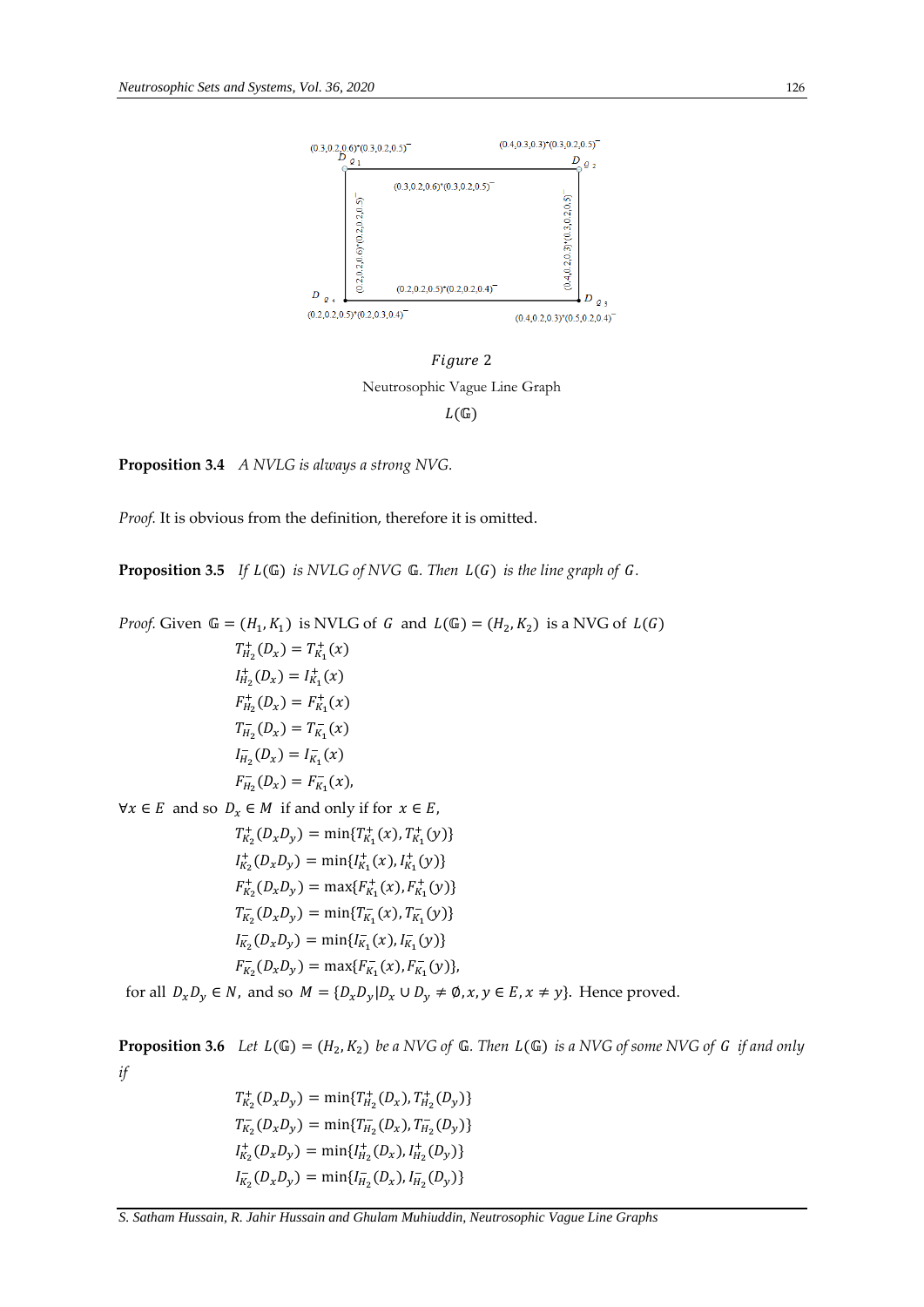$F_{K_2}^+(D_xD_y) = \max\{F_{H_2}^+(D_x), F_{H_2}^+(D_y)\}$  $F_{K_2}^-(D_xD_y) = \max\{F_{H_2}^-(D_x), F_{H_2}^-(D_y)\},\$ 

for all  $D_x D_y \in N$ .

*Proof.* Suppose that  $T_{K_2}^P(D_x D_y) = \min\{T_{H_2}^+(D_x), T_{H_2}^+(D_y)\},$  $I_{K_2}^+(D_xD_y) = \min\{I_{H_2}^+(D_x), I_{H_2}^+(D_y)\}, F_{K_2}^+(D_xD_y) = \max\{F_{H_2}^+(D_x), F_{H_2}^+(D_y)\}\$  for all  $D_xD_y \in N$ . Define,  $T_{H_2}^+(D_x) = T_{K_1}^+(x)$ ,  $I_{H_2}^+(D_x) = I_{K_1}^+(x)$ ,  $F_{H_2}^+(D_x) = F_{K_1}^+(x)$  for all  $x \in E$ , then  $T^+_{K_2}(D_x D_y) = \min\{T^+_{H_2}(D_x), T^+_{H_2}(D_y)\} = \min\{T^+_{K_1}(x), T^+_{K_1}(x)\},$  $I_{K_2}^+(D_xD_y) = \min\{I_{H_2}^+(D_x), I_{H_2}^+(D_y)\} = \min\{I_{K_1}^+(x), I_{K_1}^+(x)\},$  $F_{K_2}^+(D_xD_y) = \max\{F_{H_2}^+(D_x), F_{H_2}^+(D_y)\} = \max\{F_{K_1}^+(x), F_{K_1}^+(x)\},$ 

for all  $D_x D_y \in M$ .

We know that NVG  $H_1$  yields the properties,

$$
T_{K_1}^+(uv) \le \min\{T_{H_1}^+(u), T_{H_1}^+(v)\}
$$
  

$$
I_{K_1}^+(uv) \le \min\{I_{H_1}^+(u), I_{H_1}^+(v)\}
$$

$$
F_{K_1}^+(uv) \le \max\{F_{H_1}^+(u), F_{H_1}^+(v)\}.
$$

In the similar way, we prove for the similar part also, The converse part of this theorem is obvious by using the definition of  $L(\mathbb{G})$ .

**Theorem 3.7**  $L(\mathbb{G})$  *is a NVLG if and only if*  $L(G)$  *is a line graph and* 

$$
T_{K_2}^+(uv) = \min\{T_{H_2}^+(u), T_{H_2}^+(v)\}
$$
  
\n
$$
I_{K_2}^+(uv) = \min\{I_{H_2}^+(u), I_{H_2}^+(v)\}
$$
  
\n
$$
F_{K_2}^+(uv) = \max\{F_{H_2}^+(u), F_{H_2}^+(v)\}
$$
  
\n
$$
T_{K_2}^-(uv) = \min\{T_{H_2}^-(u), T_{H_2}^-(v)\}
$$
  
\n
$$
I_{K_2}^-(uv) = \min\{I_{H_2}^-(u), I_{H_2}^-(v)\}
$$
  
\n
$$
F_{K_2}^-(uv) = \max\{F_{H_2}^-(u), F_{H_2}^-(v)\}
$$
  
\n
$$
\forall uv \in M.
$$

*Proof.* The proof follows from the above Proposition 3.5 and Proposition 3.6.

**Definition 3.8** *A homomorphism*  $\chi: \mathbb{G}_1 \to \mathbb{G}_2$  *of two NVGs*  $\mathbb{G}_1 = (H_1, K_1)$  *and*  $\mathbb{G}_2 = (H_2, K_2)$  *is mapping*  $\chi: V_1 \to V_2$  such that

$$
(A)T_{H_1}^+(x_1) \le T_{H_2}^+( \chi(x_1)), T_{H_1}^-(x_1) \le T_{H_2}^-( \chi(x_1)),
$$
  
\n
$$
I_{H_1}^+(x_1) \le I_{H_2}^+( \chi(x_1)), I_{H_1}^-(x_1) \le I_{H_2}^-( \chi(x_1)),
$$
  
\n
$$
F_{H_1}^+(x_1) \le F_{H_2}^+( \chi(x_1)), F_{H_1}^-(x_1) \le F_{H_2}^-( \chi(x_1)), \quad \forall x_1 \in V_1.
$$

$$
(B)T_{K_1}^+(x_1y_1) \le T_{K_2}^+( \chi(x_1) \chi(y_1)), T_{K_1}^-(x_1y_1) \le T_{K_2}^-( \chi(x_1) \chi(y_1)),
$$
  
\n
$$
I_{K_1}^+(x_1y_1) \le I_{K_2}^+( \chi(x_1) \chi(y_1)), I_{K_1}^-(x_1y_1) \le I_{K_2}^-( \chi(x_1) \chi(y_1)),
$$
  
\n
$$
F_{K_1}^+(x_1y_1) \le F_{K_2}^+( \chi(x_1) \chi(y_1)), F_{K_1}^-(x_1y_1) \le F_{K_2}^-( \chi(x_1) \chi(y_1)), \quad \forall x_1y_1 \in E_1.
$$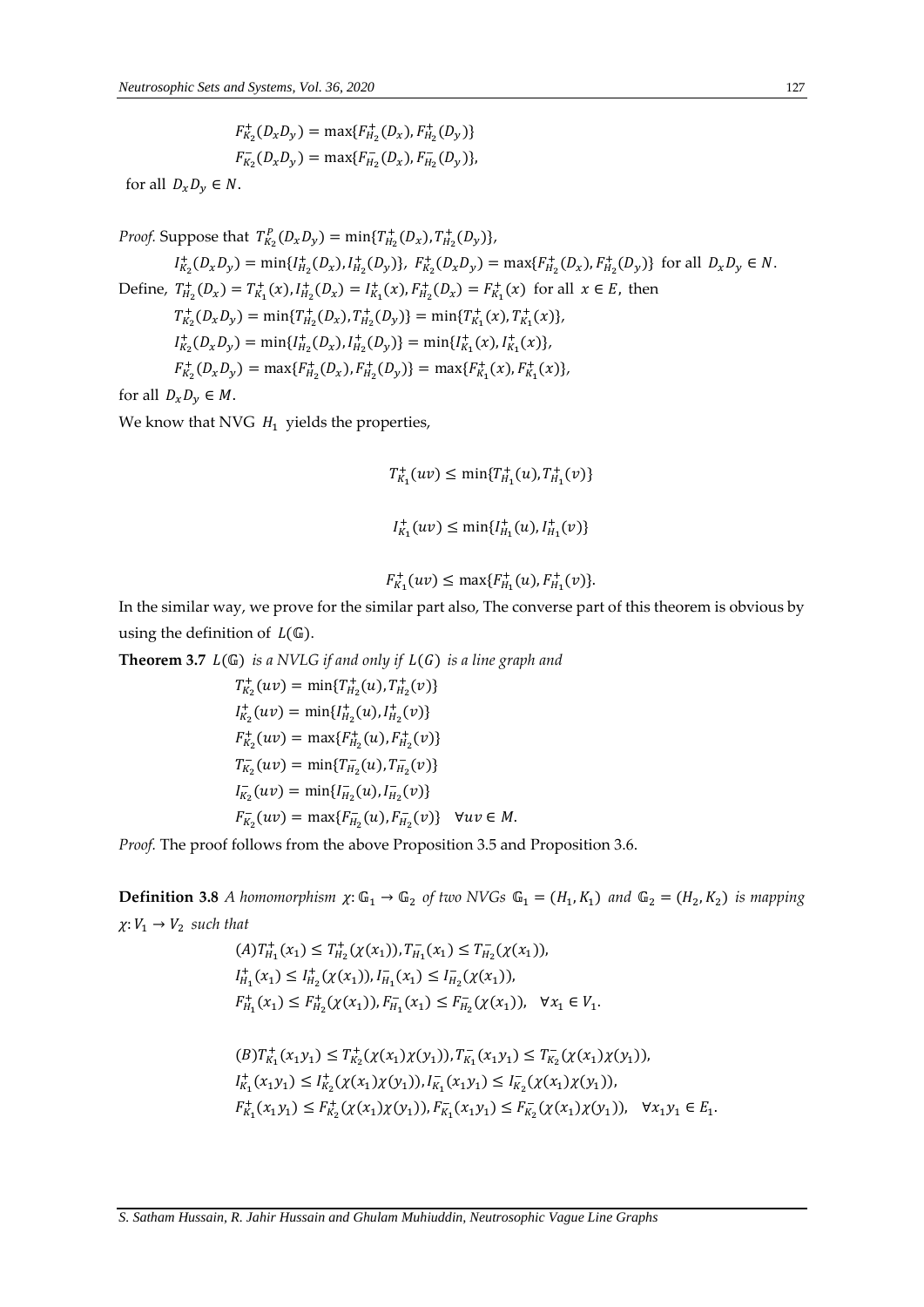**Definition 3.9** A (weak) vertex-isomorphism is a bijective homomorphism  $\chi:\mathbb{G}_1\to\mathbb{G}_2$  such that

 $(A)T_{H_1}^+(x_1) = T_{H_2}^+(\chi(x_1)),$  $T_{H_1}^-(x_1) = T_{H_2}^-(\chi(x_1)),$  $I_{H_1}^+(x_1) = I_{H_2}^+(\chi(x_1)),$  $I_{H_1}^-(x_1) = I_{H_2}^-(\chi(x_1)),$  $F_{H_1}^+(x_1) = F_{H_2}^+(\chi(x_1)),$  $F_{H_1}^-(x_1) = F_{H_2}^-(\chi(x_1)), \quad \forall x_1 \in V_1.$ 

A (weak) line-isomorphism is bijective homomorphism  $\chi: \mathbb{G}_1 \to \mathbb{G}_2$  such that

$$
(B)T_{K_1}^+(x_1y_1) = T_{K_2}^+( \chi(x_1) \chi(y_1)),
$$
  
\n
$$
T_{K_1}^-(x_1y_1) = T_{K_2}^-( \chi(x_1) \chi(y_1)),
$$
  
\n
$$
I_{K_1}^+(x_1y_1) = I_{K_2}^+( \chi(x_1) \chi(y_1)),
$$
  
\n
$$
I_{K_1}^-(x_1y_1) = I_{K_2}^-( \chi(x_1) \chi(y_1)),
$$
  
\n
$$
F_{K_1}^+(x_1y_1) = F_{K_2}^+( \chi(x_1) \chi(y_1)), \quad \forall x_1y_1 \in E_1.
$$

If  $\chi: \mathbb{G}_1 \to \mathbb{G}_2$  is a weak-vertex isomorphism and a (weak) line-isomorphism, then  $\chi$  is called a (weak) isomorphism.

**Proposition 3.10** Let  $\mathbb{G} = (H_1, K_1)$  be a NVG with underlying set V. Then  $(H_2, K_2)$  is a NVG of  $\Lambda(D)$ and  $(H_1, K_1) \cong (H_2, K_2)$ 

**Proposition 3.11** *Let*  $\mathbb{G}$  *and*  $\mathbb{G}'$  *be NVGs of G and G' respectively, if*  $\chi: \mathbb{G} \to \mathbb{G}'$  *is a weak isomorphism then*  $\chi: \mathbb{G} \to \mathbb{G}'$  *is an isomorphism.* 

*Proof.* Let  $\chi: \mathbb{G} \to \mathbb{G}'$  be a weak isomorphism, then  $u \in V$  if and only if  $\chi(u) \in V'$  and  $uv \in E$  if and only if  $\chi(u)\chi(v) \in E'$ . Hence proved.

# **Conclusion**

A neutrosophic graph is very useful to interpret the real-life situations and it is regarded as a generalisation of intuitionistic fuzzy graph. Neutrosophic vague graphs are represented as a context-dependent generalized fuzzy graphs which holds the indeterminate and inconsistent information. This paper dealt with the necessary and sufficient condition for NVLG to be a line graph are also derived. The properties of homomorphism, weak vertex and weak line isomorphism are established. Further we are able to extend by investigating the regular and isomorphic properties of the interval valued neutrosophic vague line graph.

**Conflict of Interest:** The authors declare that they have no conflict of interest.

## **References**

[1] Abdel-Basset M, Ding W, Mohamed R and Metawa N, An integrated plithogenic MCDM approach for financial performance evaluation of manufacturing industries, Risk Management, (2020), 1-27.

[2] Abdel-Basset M, Mohamed R, Sallam K and Elhoseny M, A novel decision-making model for sustainable supply chain finance under uncertainty environment, Journal of Cleaner Production, (2020), 122324.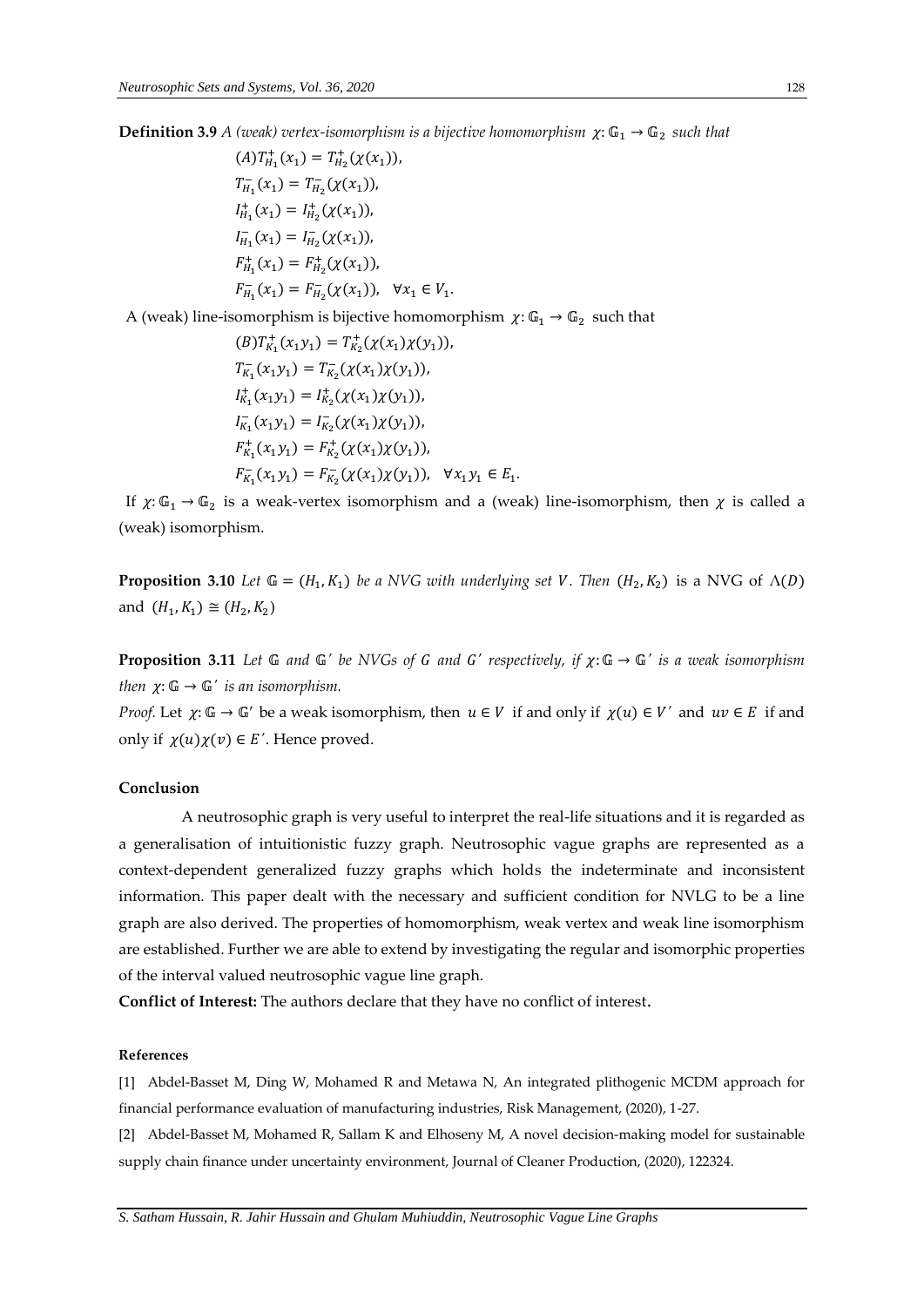[3] Abdel-Basset M, Mohamed R and Elhoseny M, A novel framework to evaluate innovation value proposition for smart product-service systems. Environmental Technology & Innovation, (2020), 101036.

[4] Akram M and Shahzadi G, Operations on single-valued neutrosophic graphs, *Journal of Uncertain Systems,* 11(1) (2017), 1-26.

[5] Al-Quran A and Hassan N, Neutrosophic vague soft expert set theory, *Journal of Intelligent & Fuzzy Systems,* 30(6) (2016), 3691-3702.

[6] Alkhazaleh S, Neutrosophic vague set theory, *Critical Review*, 10 (2015), 29-39.

[7] Borzooei A R and Rashmanlou H, Degree of vertices in vague graphs, *Journal of Applied Mathematics and Informatics*, 33(2015), 545-557.

[8] Borzooei A R and Rashmanlou H, Domination in vague graphs and its applications, *Journal of Intelligent & Fuzzy Systems* 29(2015), 1933-1940.

[9] Borzooei A R, Rashmanlou H, Samanta S and Pal M, Regularity of vague graphs, *Journal of Intelligent & Fuzzy Systems,* 30(2016), 3681-3689.

[10] Broumi S and Smarandache F, Intuitionistic neutrosophic soft set, *Journal of Information and Computer Science,* 8(2) (2013), 130-140.

[11] Broumi S, Smarandache F, Talea M and Bakali, Single-valued neutrosophic graphs: Degree, Order and Size, 2016 IEEE International Conference on Fuzzy Systems (FUZZ-IEEE).

[12] Broumi S, Mohamed T, Assia B and Smarandache F, Single-valued neutrosophic graphs, *The Journal of New Theory*, 2016(10), 861-101.

[13] Darabian E, Borzooei R. A, Rashmanlou H and Azadi, M. New concepts of regular and (highly) irregular vague graphs with applications, *Fuzzy Information and Engineering,* 9(2) (2017), 161-179.

[14] Deli I and Broumi S, Neutrosophic soft relations and some properties, *Annals of Fuzzy Mathematics and Informatics*, 9(1) (2014), 169-182.

[15] Dhavaseelan R, Vikramaprasad R and Krishnaraj V, Certain types of neutrosophic graphs, *International Journal of Mathematical Sciences and Applications,* 5(2)(2015), 333-339.

[16] Dhavaseelan R, Jafari S, Farahani M. R and Broumi S, On single-valued co-neutrosophic graphs, *Neutrosophic Sets and Systems, An International Book Series in Information Science and Engineering,* 22, 2018.

[17] Molodtsov D, Soft set theory-first results, *Computers and Mathematics with Applications,* 37(2) (1999), 19-31.

[18] Muhiuddin G and Abdullah M. Al-roqi, Cubic soft sets with applications in BCK/BCI-algebras, *Annals of Fuzzy Mathematics and Informatics*, 8(2), (2014) ,291?304.

[19] Muhiuddin G, Neutrosophic Sub semi-groups, *Annals of Communications in Mathematics*, 1(1), (2018).

[20] Mordeson J.N., Fuzzy line graphs, *Pattern Recognition Letters,* 14(1993), 381-384.

[21] S. Naz and M. A. Malik, Single-valued neutrosophic line graphs, TWMS J. App. Eng. Math., 8(2) 2018, 483-494.

[22] Hussain S. S, Jafari S, Broumi S and Durga N, (2020). Operations on Neutrosophic Vague Graphs. Neutrosophic Sets and Systems, 35(1) (2020), 368-386

[23] Hussain S. S, Hussain R. J, Jun Y. B and Smarandache F, Neutrosophic bipolar vague set and its application to neutrosophic bipolar vague graphs. *Neutrosophic Sets and Systems,* 28 (2019), 69-86.

[24] Hussain S. S, Hussain R. J and Smarandache F, On neutrosophic vague graphs, *Neutrosophic Sets and Systems,* 28 (2019), 245-258.

*S. Satham Hussain, R. Jahir Hussain and Ghulam Muhiuddin, Neutrosophic Vague Line Graphs*